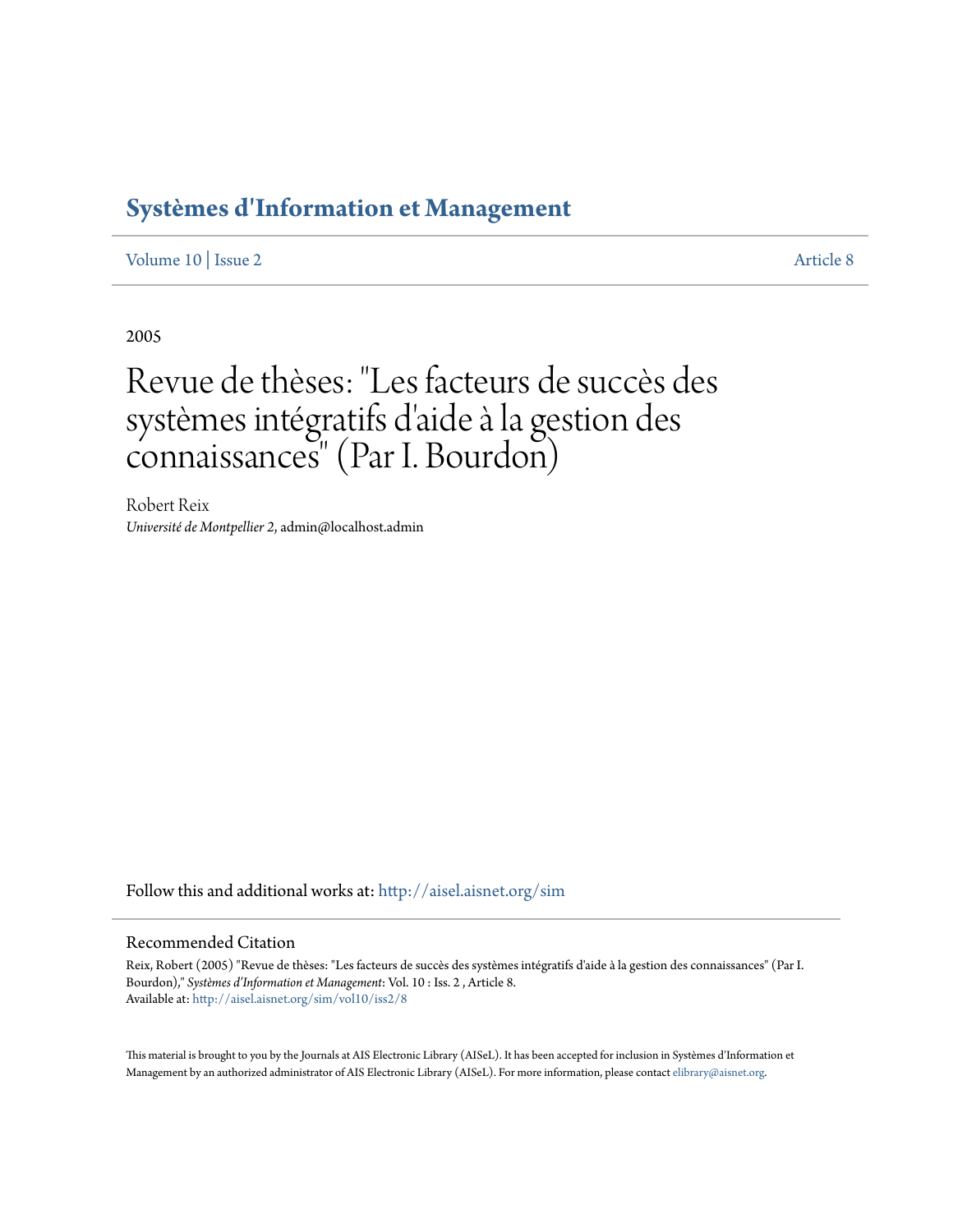Les facteurs de succès des systèmes intégratifs d'aide à la gestion des connaissances Reix, Robert

Systèmes d'Information et Meina Remente Inive 2005es fût teurs Bd ANFORM Stàmplein tégratifs pg. 132

#### **REVUE DE THÈSES**

#### **Isabelle BOURDON**

### Les facteurs de succès des systèmes intégratifs d'aide à la gestion des connaissances

Directeur de recherche: R. REIX

« La compétitivité des entreprises repose fondamentalement sur les capacités à créer et à utiliser les connaissances ». Cette phrase, tirée de l'avant-propos d'un récent rapport du Commissariat Général au Plan, traduit une conviction désormais partagée par beaucoup d'entreprises. Depuis quelques années, nombreuses sont celles qui ont mis en place des systèmes d'information spécifiques pour l'aide à la gestion des connaissances (SAGC). Ces SAGC facilitent le stockage et l'échange des connaissances, notamment dans le cadre de communautés de pratique ; ils ont comme objectif de soutenir et développer les processus organisationnels de création, de stockage, de diffusion et d'application des connaissances. Ils sont soit de type interactif (dans ce cas la connaissance est diffusée par le biais des contacts interpersonnels) soit de type intégratif (dans ce cas, les connaissances explicitées sont stockées puis diffusées à partir d'« entrepôts de connaissances»). Mais de nombreuses observations révèlent une sousutilisation de certains de ces systèmes et confirment que peu d'entreprises re-

cueillent les bénéfices attendus de leur mise en œuvre. Ce constat est à l'origine du travail d'I. Bourdon centré sur la problématique suivante : « Comment évaluer et expliquer le succès des systèmes d'aide à la gestion des connaissances ? » Dans le cadre de cette problématique générale, la thèse se propose un objectif plus limité ; elle concerne les seuls systèmes intégratifs de type entrepôts de connaissances assurant un transfert asynchrone de connaissances explicites entre individus à l'intérieur d'une organisation, où les utilisateurs sont également des producteurs ; elle se concentre sur les comportements de contribution dont l'observation montre qu'ils constituent souvent le point faible de ce type de SAGC.

A partir des apports de la littérature et en s'appuyant sur une étude exploratoire (douze entretiens semi-directifs centrés), l'auteur confirme le poids important des comportements de contribution et définit son modèle de recherche. La variable à expliquer est la contribution à une base de connaissances ; les déterminants supposés de cette contribution ressortissent à trois groupes distincts :

- 1. les caractéristiques perçues du SAGC : l'utilité perçue de la contribution, la facilité de contribution perçue;
- 2. les caractéristiques du contexte organisationnel : la culture du partage présente dans l'organisation, les influences sociales (des collègues, des supérieurs, des subordonnés), le temps disponible pour la contribution, le système de récompenses et d'incitations, la perception de l'existence d'une communauté de pratique, l'orientation de la structu-

 $N^{\circ}$  2 - Vol. 10 - 2005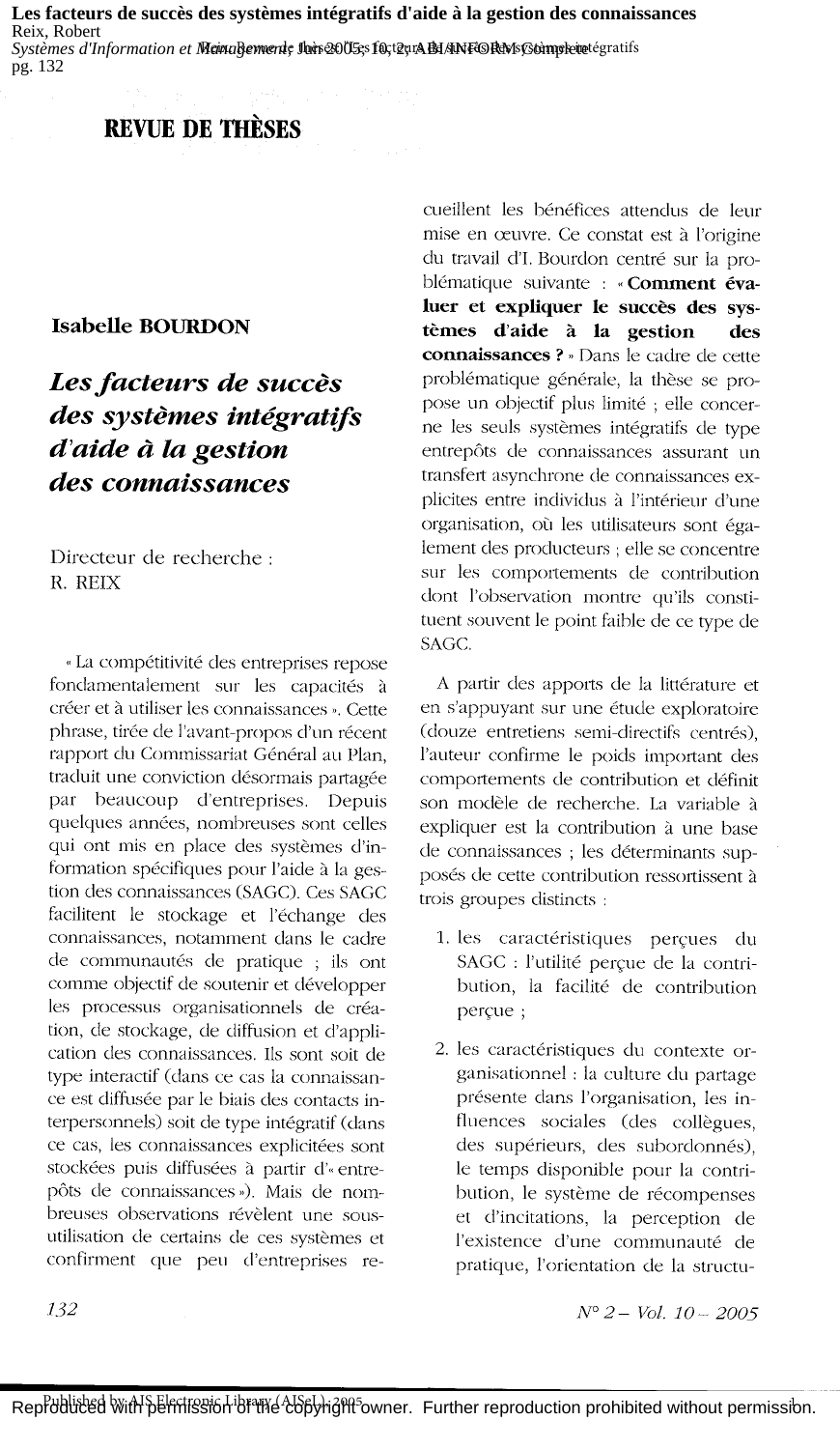re organisationnelle vers la gestion des connaissances :

3. des variables explicatives caractéristiques de l'utilisateur : l'âge, le sexe, le niveau de formation, le niveau hiérarchique. l'ancienneté dans la fonction et dans l'entreprise.

En accord avec les théories issues de la psychologie sociale (théorie de l'action raisonnée, théorie du comportement planifié), l'auteur envisage également la présence d'une variable médiatrice : les attitudes envers la contribution. Ceci la conduit à formuler un ensemble de dix-sept hypothèses relatives à l'influence de chaque déterminant.

Le test de ces différentes hypothèses repose sur une étude empirique. Les différents construits du modèle de recherche sont opérationnalisés en s'appuyant sur les échelles de mesure existantes et sur des items nouveaux pour ce qui concerne les mesures relatives aux systèmes de récompenses, au temps disponible et à la perception des communautés de pratique. Le questionnaire de cent items (construit pour l'essentiel sur des échelles de Likert à cinq positions) a été rédigé en quatre langues (francais, anglais, allemand et italien). Les versions françaises, anglaises et italiennes ont été administrées dans deux entreprises européennes intensives en connaissances, ayant mis en place des intégrateurs. La population **SAGC** concernée représentait 1790 individus ; 200 questionnaires exploitables ont été recueillis (après validation des échelles de mesure).

Le traitement des données recueillies a permis de valider quatorze hypothèses (au moins partiellement) sur les dix-sept formulées initialement.

Concernant les caractéristiques du SAGC l'analyse montre des effets notables de l'utilité percue de la contribution sur les attitudes et sur la contribution elle-même, et ce, tant du point de vue organisationnel (amélioration de la performance ou du travail collectif) que du point de vue individuel (bénéfices pour le travail du contributeur). De même, la facilité de contribution perçue est bien un facteur explicatif essentiel de l'alimentation des bases de connaissances.

Pour ce qui concerne l'influence du contexte organisationnel, quatre résultats émergent : le facteur explicatif le plus robuste est relatif au temps c'est-à-dire à la perception du temps disponible (et non l'allocation effective de temps). Les incitations tangibles (récompenses salariales) ne semblent avoir d'effet que sur l'attitude alors que les incitations intangibles sont fortement corrélées au comportement de contribution. La culture interne a un faible pouvoir explicatif du comportement de contribution. Les communautés de pratique ont une influence sur les comportements : la confiance envers la communauté d'appartenance et sa vitalité percue déterminent la contribution.

En revanche, aucune caractéristique personnelle (âge, sexe, fonction, ancienneté) ne semble avoir d'influence sur le niveau de la contribution.

Une analyse causale complémentaire (modèle d'équations structurelles) permet d'identifier les facteurs explicatifs : elle confirme la robustesse de la relation entre les attitudes et la perception de contribution individuelle. Elle montre également que les caractéristiques percues du SAGC (utilité perçue et facilité de contribution) ont une influence directe et indirecte sur l'alimentation des